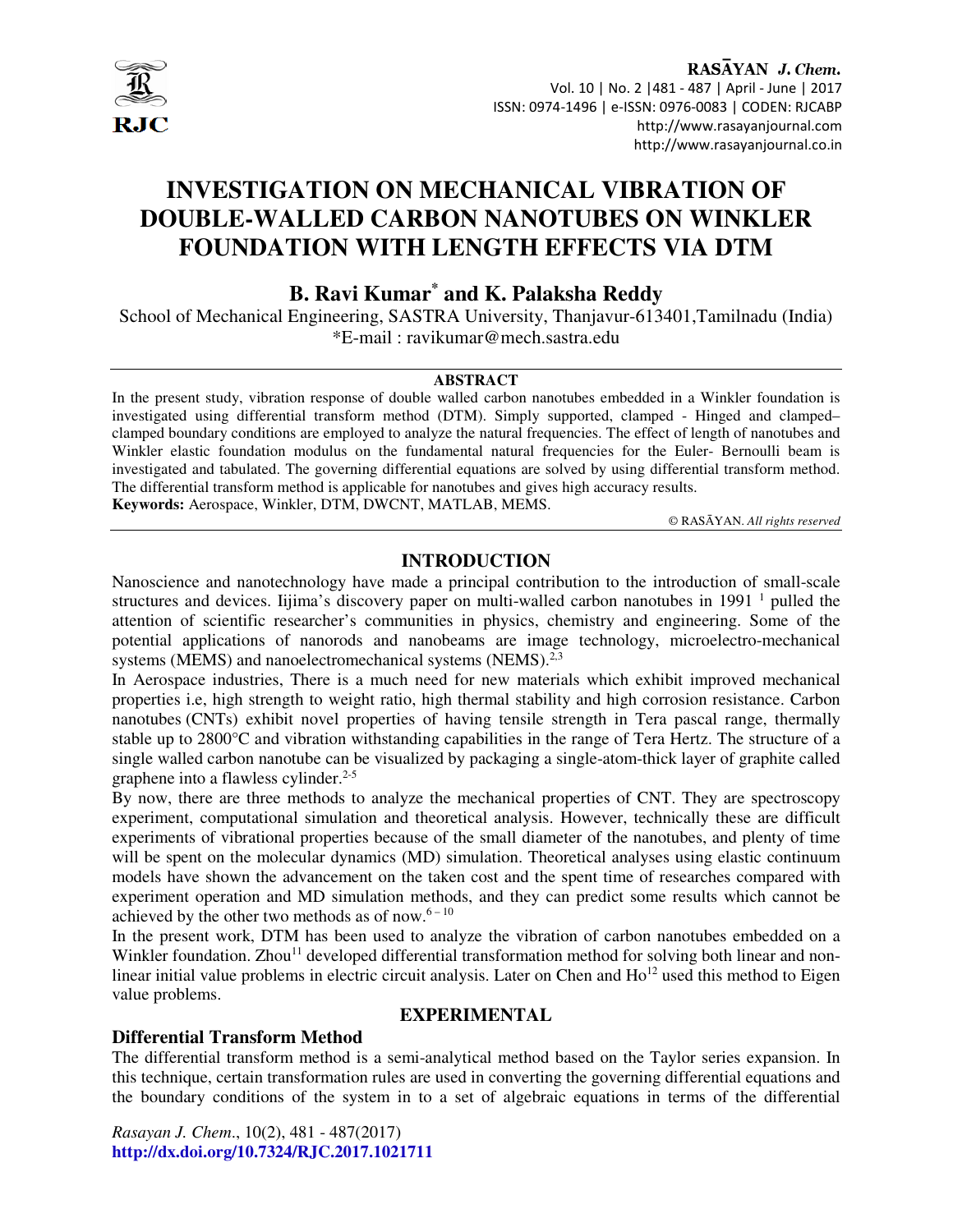transforms of the original functions. The solution of these algebraic equations provides the results with a high degree of precision.

The differential transformation of the  $i_{th}$  derivative of the function  $u(x)$  is defined as follows:

$$
U(i) = \frac{1}{i!} \left[ \frac{d^i u(x)}{dx^i} \right]_{x=x_0}
$$
 (1)

And the differential inverse transformation of U(k) is expressed as:

$$
u(x) = \sum_{i=0}^{\infty} U(i)(x - x_0)^i
$$
 (2)

In real application function,  $u(x)$  is expressed as finite series and equation (2) can be written as:

$$
u(x) = \sum_{i=0}^{n} U(k)(x - x_0)^i
$$
 (3)

We can use the following transformation table for converting a differential equation in to the DTM form.

| Original Function                              | <b>Transformed Function</b>    |
|------------------------------------------------|--------------------------------|
| $y(x) = u(x) \pm v(x)$                         | $Y(x) = U(i) \pm V(i)$         |
| $y(x) = \lambda u(x)$                          | $Y(i) = \lambda U(i)$          |
| $y(x) = \frac{d^{n}u(x)}{n}$<br>$\frac{dx}{n}$ | $Y(i) = (i+1)(i+2)(i+n)U(i+n)$ |

Table-1: Differential Transformations for Mathematical Equations

The superiority of the DTM is its simplicity and good precision and it takes less time to solve polynomial series  $^{11}$ . It is different from the traditional high order Taylor's series technique, which needs symbolic computation of the necessary derivatives of the data functions. The Taylor series method takes relatively long time for computations involving large orders. With DTM technique, it is also possible to compute near exact solutions for differential equations.

#### **Mathematical Formulation**

Using the Euler–Bernoulli beam model, the required governing partial differential equation for motion of a beam is given by:<sup>8</sup>

$$
\rho A \frac{\partial^2 w}{\partial t^2} + EI \frac{\partial^4 w}{\partial x^4} = P(x)
$$
\n(4)

Where, x and t are the spatial coordinates. w is the deflection of carbon nanotubes and P is the transverse force acted on the nanotubes. E and I are the Young's modulus of elasticity and the mass moment of inertia, respectively. A is the area of cross section and  $\rho$  is the density of nanotubes.

By using the Equation (4) governing equations for inner and outer nanotube can be written as:

$$
\rho A_1 \frac{\partial^2 w_1}{\partial t^2} + EI_1 \frac{\partial^4 w_1}{\partial x^4} = p_1
$$
\n<sup>(5)</sup>

$$
\rho A_2 \frac{\partial^2 w_2}{\partial t^2} + EI_2 \frac{\partial^4 w_2}{\partial x^4} = p_2
$$
\n(6)

Where, the subscripts 1 and 2 denote the properties of the inner and outer nanotubes respectively.  $p_j$ (j=1,2) are the pressures exerted on inner and outer nanotubes. The pressure  $P_1$  acting on the inner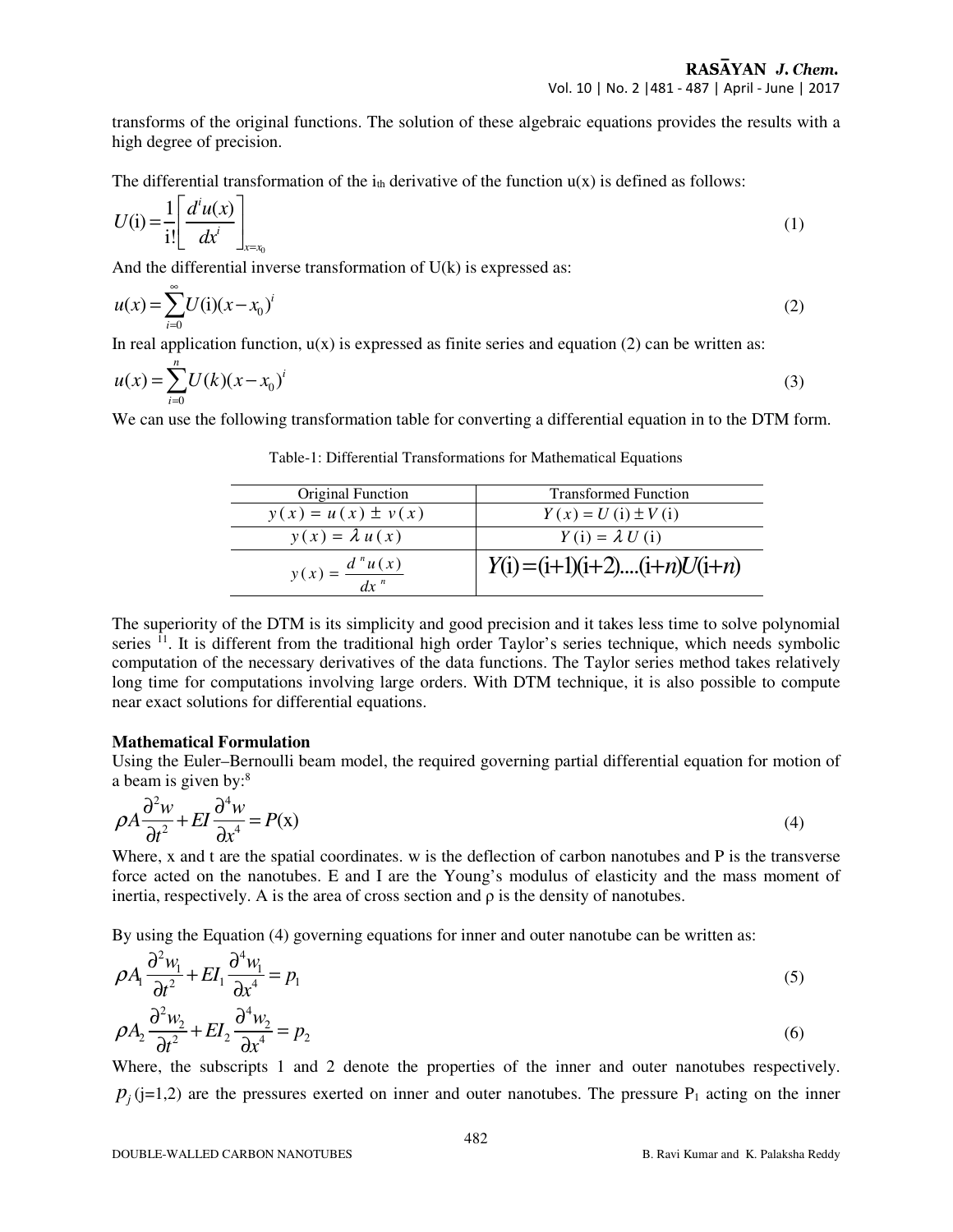Vol. 10 | No. 2 |481 - 487 | April - June | 2017

nanotube due to thevdW interaction is given by,

 $p_1 = c(w_2 - w_1)$  (7)

Where, c is the Vander Waals interaction coefficient between inner and outer nanotubes.

The pressure acting on the surface of outer nanotube due to presence of the Winkler medium can be given by,

$$
p_w = -kw_2 \tag{8}
$$

Where, negative sign represents that  $p_w$  is acting in opposite direction to the deflection of nanotubes.*k* is the spring's stiffness.

Thus, for the DWCNTs, the pressure of the outer nanotube contacting with the Winkler medium is given by,

$$
p_2 = p_w - c(w_2 - w_1) \tag{9}
$$

In the model Van der Waals interaction (vdW) coefficient (c) can be obtained from the interlayer energy potential, given as He  $XQ$  et al  $^{14}$ ,

$$
c = \frac{\pi \varepsilon R_1 R_2 \sigma^6}{a^4} \left[ \frac{1001 \sigma^6}{3} H^{13} - \frac{1120}{9} H^7 \right]
$$
(10)

Where,

$$
H^{m} = (R_{1} + R_{2})^{-m} \int_{0}^{\pi/2} \frac{d\theta}{(1 - KCos^{2}\theta)^{m/2}}, (m = 7, 13)
$$
  
and  $K = \frac{4R_{1}R_{2}}{(R_{1} + R_{2})^{2}}$ 

Here  $a = 0.142$  nm (carbon to carbon atom bond length).  $R_1$ ,  $R_2$  are the inner and outer radii of double walled carbon nanotubes.  $\sigma$ =0.34 nm,  $\varepsilon$ =2.967 meV are the vdW radius and the well depth of Lennard-Jones potential respectively as given by Saito et al.<sup>18</sup> Thus,

$$
\rho A_1 \frac{\partial^2 w_1}{\partial t^2} + EI_1 \frac{\partial^4 w_1}{\partial x^4} = c(w_2 - w_1)
$$
\n(11)

$$
\rho A_2 \frac{\partial^2 w_2}{\partial t^2} + EI_2 \frac{\partial^4 w_2}{\partial x^4} = -kw_2 - c(w_2 - w_1)
$$
\n(12)

In this simulation, we consider the deflection of double walled carbon nanotubes has different vibration modes,  $W_j(x)$ ,  $j = 1,2$  for the inside and outside nanotubes respectively. The displacements of the vibration analysis in double walled carbon nanotubes can be given by

$$
w_j(x,t) = W_j(x)e^{i\alpha t} \tag{13}
$$

So equations (11) and (12) can be further simplified as:

$$
\frac{d^4W_1}{dX^4} - \Omega^2 \overline{W}_1 = \beta(\overline{W}_2 - \overline{W}_1)
$$
\n(14)

$$
\delta \frac{d^4 \overline{W}_2}{dX^4} - \eta \Omega^2 \overline{W}_2 = \beta (\overline{W}_1 - \overline{W}_2) - \overline{k} \overline{W}_2
$$
\n(15)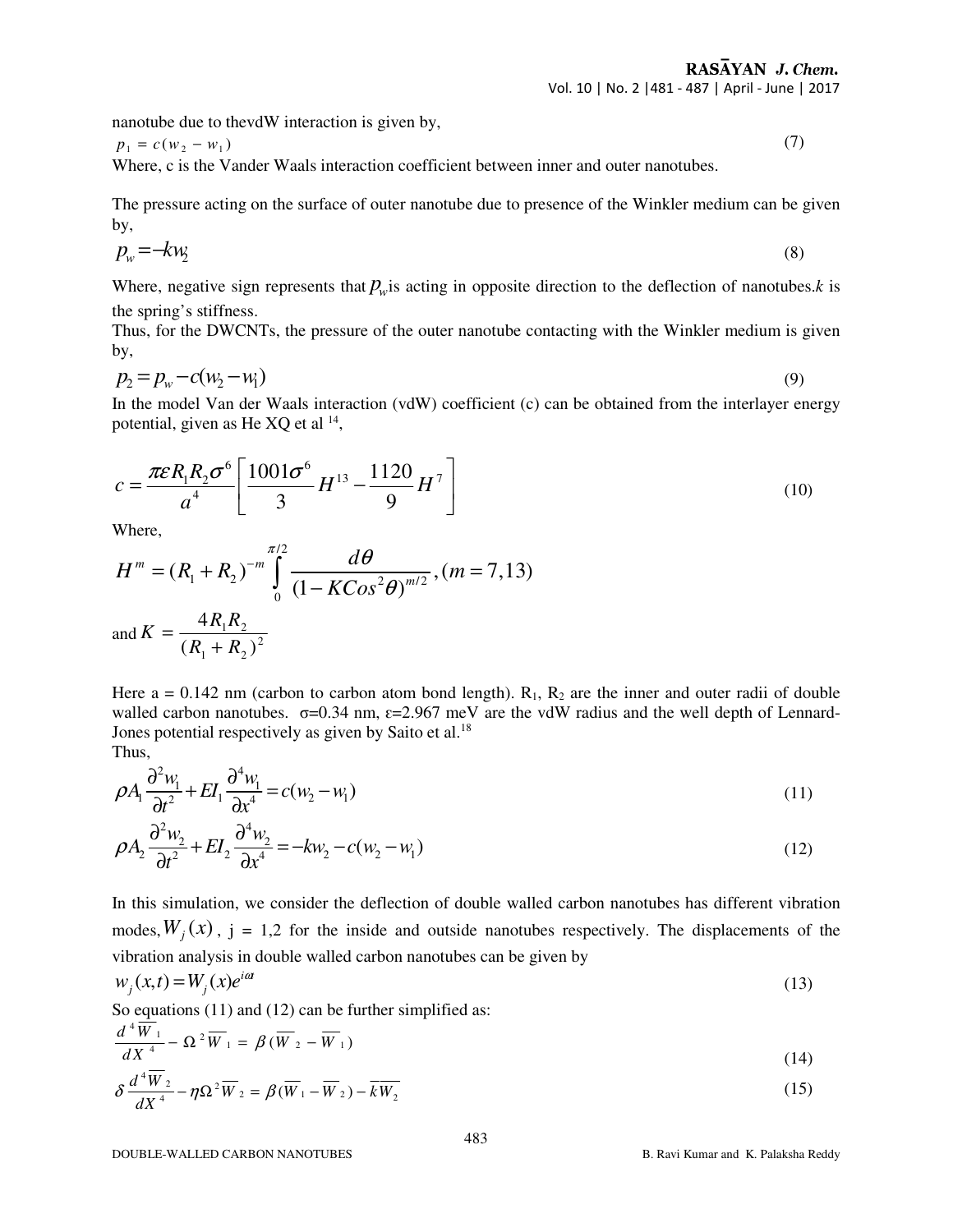Where,

$$
\Omega^2 = \frac{\rho A_1 \omega^2 L^4}{EI_1}, \beta = \frac{cL^4}{EI_1}, \eta = \frac{A_2}{A_1}, \delta = \frac{I_2}{I_1}, \overline{k} = \frac{kL^4}{EI_1}, X = \frac{x}{L}
$$

#### **Application of DTM**

In converting the governing equations in DTM formulation, we use Table-1 and we can conveniently write the following expressions:

$$
W_1(i+4) = \frac{(\beta.(W_2(i) - W_1(i)) + r.W_1(i))}{(i+1)(i+2)(i+3)(i+4)}
$$
\n(16)

$$
W_2(i+4) = \frac{((\beta/\delta).(W_1(i) - W_2(i)) + r(\eta/\delta).W_1(i) - (\bar{k}/\delta).W_2(i))}{(i+1)(i+2)(i+3)(i+4)}
$$
(17)

Where,

$$
r = \frac{\rho A_1 \omega^2 L^4}{E I_1}
$$
, [k = 0.1,2,3.... N\_max]

Using the appropriate boundary conditions and transformed boundary conditions for DTM, the recurrence Eq. (16) and (17) can be solved for vibration frequencies for various modes.

#### **Boundary Conditions Simply Supported CNTs**

For the simply supported CNTs beam boundary conditions at both ends are defined mathematically as:

$$
W_1 = 0, \frac{d^2 W_1}{dx^2} = 0, W_2 = 0, \frac{d^2 W_2}{dx^2} = 0
$$
\n(18)

# **Clamped- Clamped CNTs**

For clamped-clamped CNTs, the boundary conditions at both ends are defined as:

$$
W_1 = 0, \frac{d W_1}{dx} = 0, W_2 = 0, \frac{d W_2}{dx} = 0
$$
\n(19)

#### **Clamped-Hinged CNTs**

For clamped-hinged CNTs case, the boundary conditions are defined as: at  $x=0$ 

$$
W_1 = 0, \frac{d W_1}{dx} = 0, W_2 = 0, \frac{d W_2}{dx} = 0
$$
\n(20)

at x=L

$$
W_1 = 0, \frac{d^2 W_1}{dx^2} = 0, W_2 = 0, \frac{d^2 W_2}{dx^2} = 0
$$
\n(21)

#### **RESULTS AND DISCUSSION**

#### **Comparison with Analytical Solutions**

In this study, we consider double walled carbon nanotubes mounted in a Winkler medium having diameter of the inner and outer nanotubes of 4.8 nm and 5.5 nm, respectively. The thickness of each nanotube is taken to be 0.34 nm. The carbon nanotube has a Young's modulus of 1 TPa and the density of 2.3 gm/cm.3,21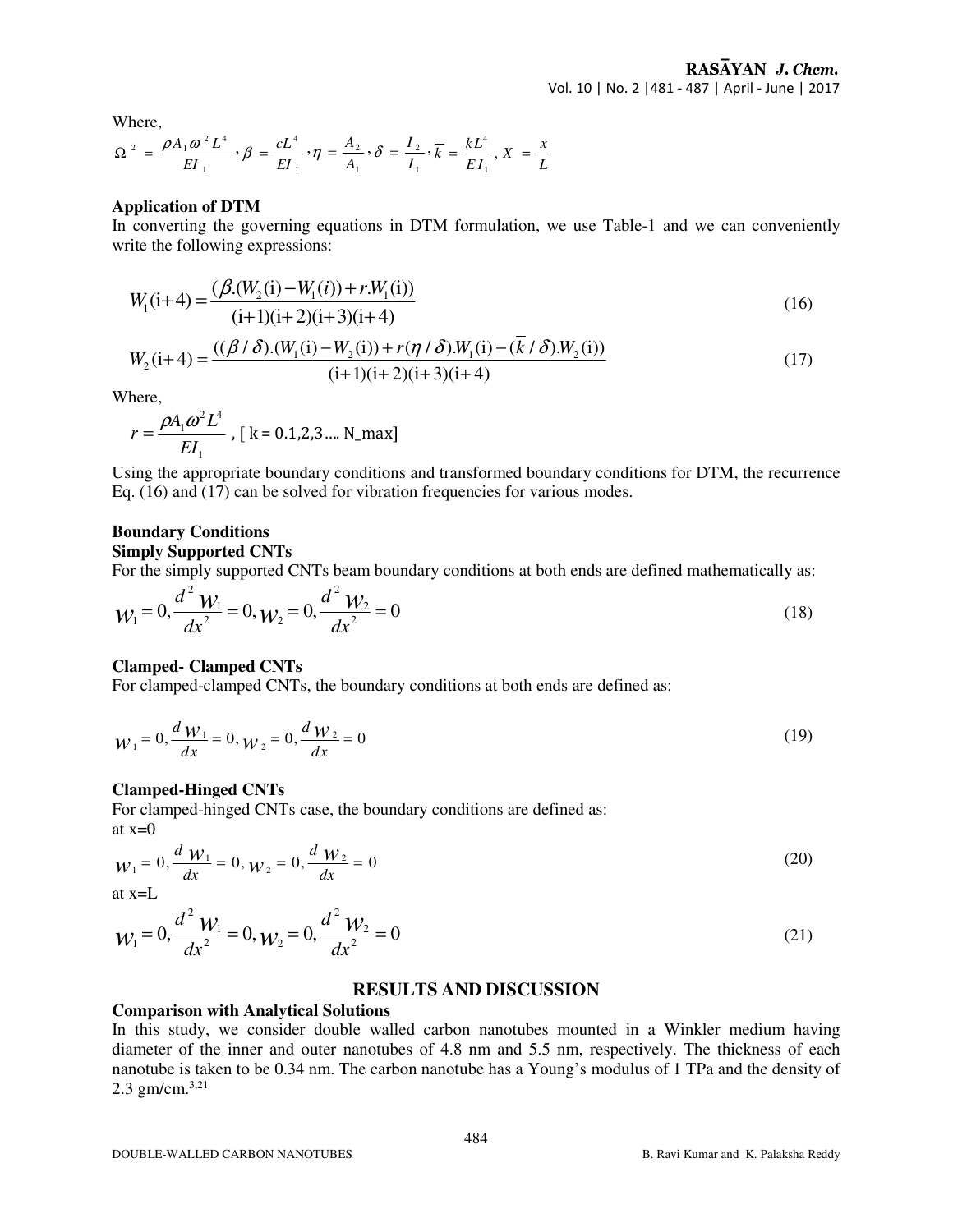# RASAYAN J. Chem. Vol. 10 | No. 2 |481 - 487 | April - June | 2017

By using the DTM as the numerical method the natural frequency for DWCNTs has been computed. Results are then compared with T.Natsuki*et al*<sup>21</sup>and Xu*et al*. <sup>15</sup>Very good agreement is observed with the T.Natsuki et al and Xu et al results for the simpy supported DWCNTs. We have taken n= 50 so that the result converges up to four decimal places, where n is the number of iterations required to converge the result.

| Mode                          | $\omega_1$ | $\omega_2$ | $\omega$ | $\omega_4$ | ω,    | $\omega_6$ |
|-------------------------------|------------|------------|----------|------------|-------|------------|
| Present [DTM]                 | 0.618      | 2.586      | 5.447    | 7.283      | 7.564 | 8.248      |
| T.Natsukiet al. <sup>21</sup> | 0.62       | 2.60       | 5.50     | 7.40       | 7.70  | 8.50       |
| Xu et al. $15$                | 0.635      | 2.652      | 5.450    | 7.30.      | 7.65  | 8.45       |

Table-2: Simply supported (S-S) DWCNTs Fundamental frequency in THz

From the above Table-2, it is clearly observed that initial in-phase modes are matching perfectly and higher modes are slightly differing. As we observe that there is very little increment in vibration frequency after mode 4, as vibration deflection will be in opposite direction of both nanotubes.

# **New Results for DWCNTs**

Table-3 is the new extended results for the Clamped-Hinged (C-H) and Clamped- Clamped (C-C) boundary conditions.

| Mode    | $\omega_1$ | $\omega_2$ | $\omega$ | $\omega_4$ | $\omega_{5}$ | $\omega_6$ |
|---------|------------|------------|----------|------------|--------------|------------|
| $C - C$ | 0.968      | 2.840      | 5.601    | 7.684      | 7.892        | 8.695      |

 $C - H$  1.080 3.048 5.988 8.245 8.526 9.424

Table 3: Fundamental frequency for the DWCNTs in THz

It is observed that double walled carbon naotubesshow very high frequency over Terahertz. Modes 1 to 4 represent the first four vibration modes, which are in-phase modes, which means deflection of the inner and outer nanotubes are in the same direction. Modes 5 to 6 are the two vibrations of anti-phase mode, in which the deflections of the inner and outer nanotubes are in the opposite directions.

# **Influence of variation of Length of DWCNTs on vibration frequencies**

Now if we change the length of nanotubes, vibration frequencies vary as:



 Fig.-1: Variation of vibration frequencies with length of DWCNTs for Simple supported boundary condition. Figures- 1, 2 and 3 show the variation of the vibrational frequncy with the length of nanotube for the various modes. Vibration frequnecy with the first mode in simply-supported DWCNTs is about 2.096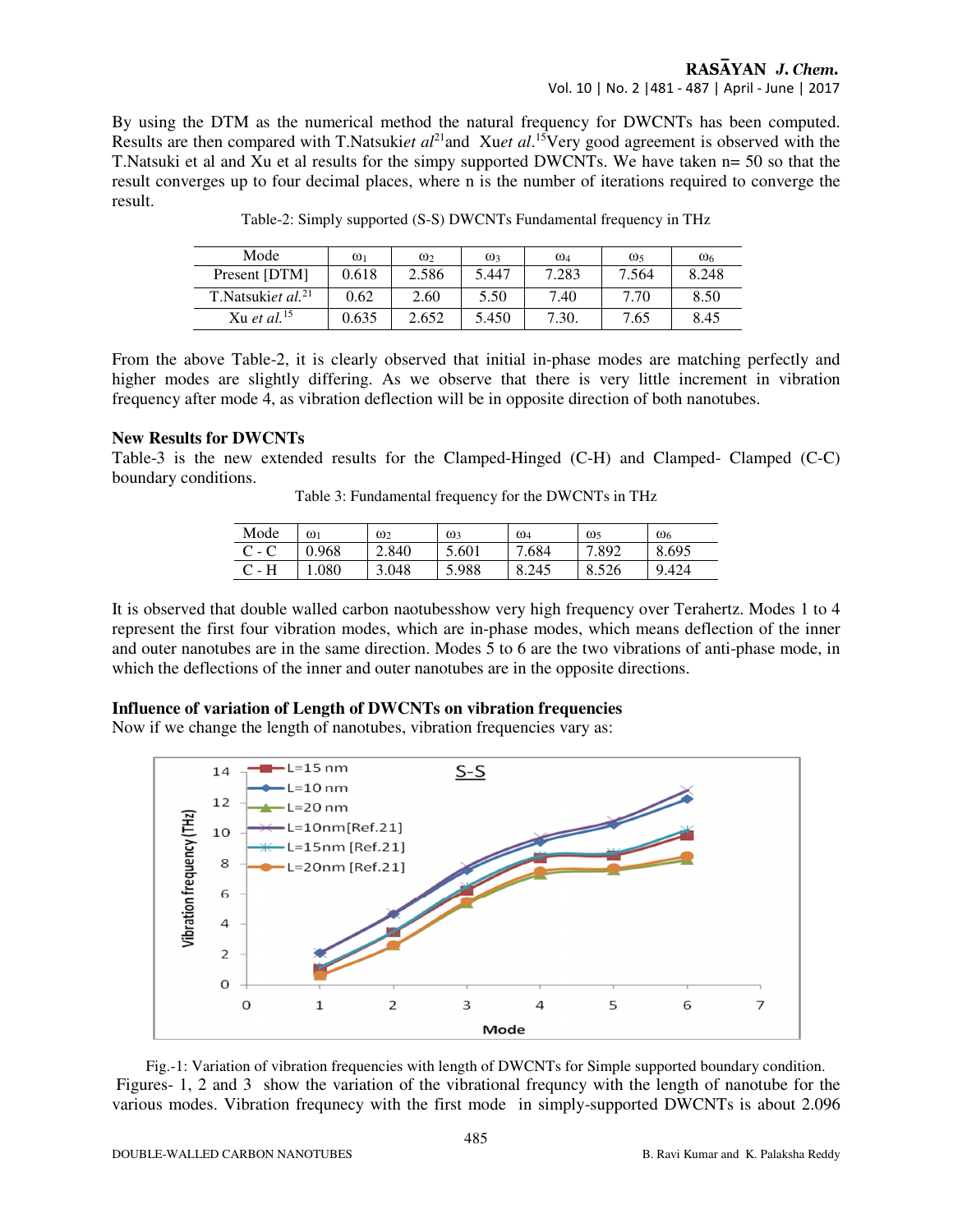THz from DTM which is very close to the available reference result<sup>21</sup>with length of 10 nm. It is clearly observed that with the increase of length of CNTs vibrational frequencies decrease. This effect is occuring due to the strong influence of phase modes on vibration frequencies.

#### **CONCLUSION**

In this study, the vibration investigation of DWCNTs embedded in an elastic medium for various boundary conditions like clamped-clamped, simply supported, and clamped hinged has been presented by using a semi-analytical numerical technique called the differential transform method in a simple and accurate way. The solution of the present vibration analysis problem using the DTM involves transformation of the governing equations of motion into algebraic set of equations and solving the transformed equations. Results show that phase modes dominate on vibration frequencies of CNTs. The analysis presented could be helpful in the application of CNTs in high-frequency oscillators, dynamic mechanical analysis and micro mechanical sensors.



Fig.-2: Variation of vibration frequencies with Length of Clamped-Clamped DWCNTs